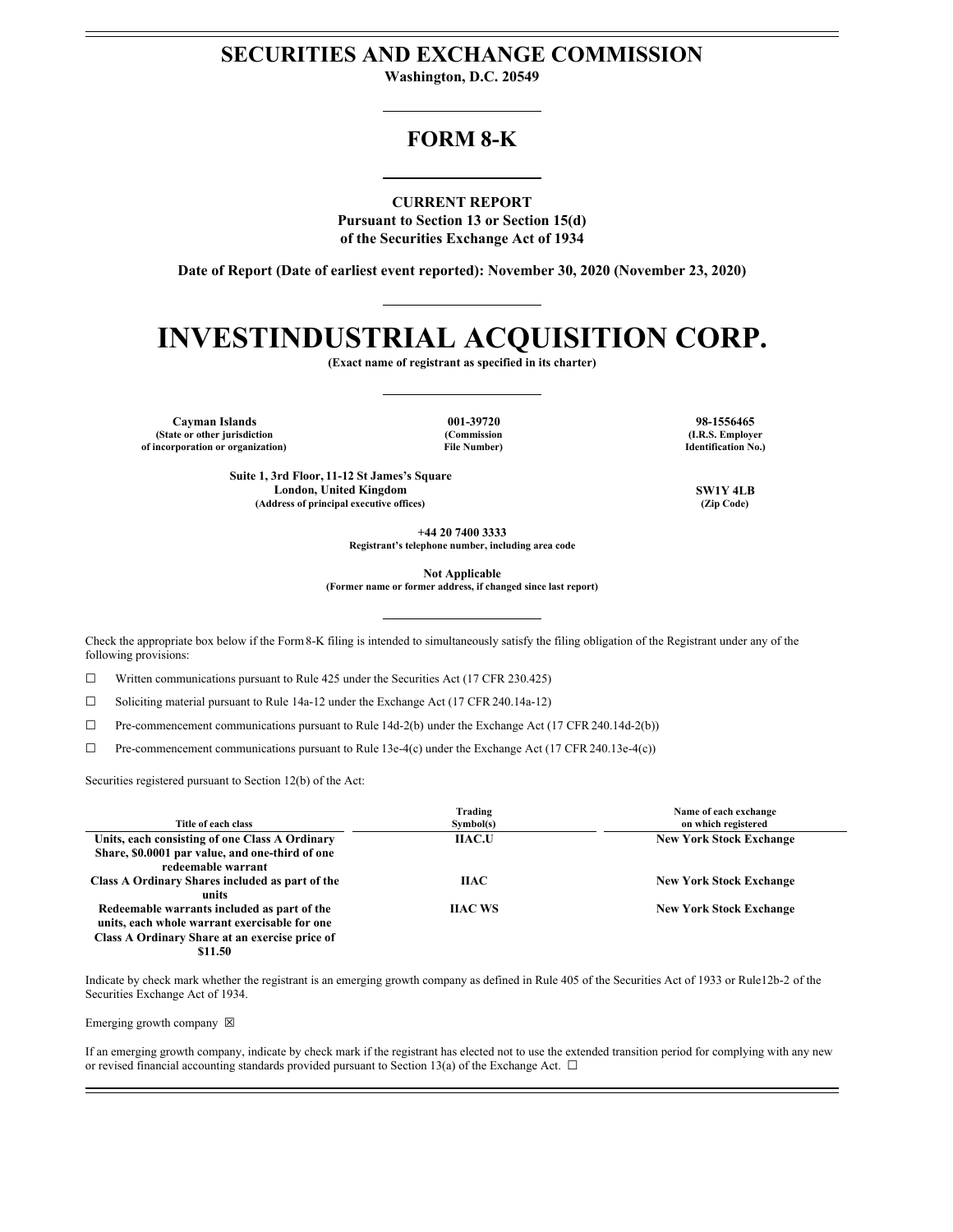#### **Item 8.01. Other Events.**

As previously disclosed on a Current Report on Form8-K dated November 23, 2020, Investindustrial Acquisition Corp., a Cayman Islands exempted company (the "Company"), consummated its initial public offering (the "IPO") of 35,000,000 units (the "Units"). Each Unit consists of one Class A ordinary share, \$0.0001 par value per share (the "Class A Ordinary Shares"), and one-third of one redeemable warrant (the "Public Warrants"), each whole Public Warrant entitling the holder thereof to purchase one Class A Ordinary Share at an exercise price of \$11.50 per share. The Units were sold at an offering price of \$10.00 per Unit, generating gross proceeds of \$350,000,000. The Company granted the underwriters a 45-day option to purchase up to 5,250,000 additional Units to cover over-allotments, if any.

As also previously disclosed, on November 18, 2020, the Company consummated the private placement with Investindustrial Acquisition Corp. L.P. (the "Sponsor") of 6,000,000 private placement warrants, each exercisable to purchase one Class A Ordinary Share at \$11.50 per share, subject to adjustment, at a price of \$1.50 per warrant (the "Private Placement Warrants") generating gross proceeds of \$9,000,000.

Subsequently, on November 27, 2020, the Company announced the closing (the "Over-Allotment Closing") of its sale of an additional 5,250,000 Units pursuant to the exercise in full by the underwriters of their over-allotment option (the "Over-Allotment Option"). The Units were sold at an offering price of \$10.00 per Unit, generating gross proceeds of \$52,500,000. Simultaneously with the exercise in full of the Over-Allotment Option, the Company sold an additional 700,000 Private Placement Warrants to the Sponsor, generating gross proceeds to the Company of \$1,050,000. Following the closing of the Over-Allotment Option, an aggregate amount of \$402,500,000 has been placed in the Company's trust account established in connection with the IPO.

An audited balance sheet as of November 23, 2020 reflecting receipt of the proceeds upon consummation of the IPO has been issued by the Company and is included as Exhibit 99.1 to this Current Report on Form 8-K.

#### **Item 9.01. Financial Statements and Exhibits.**

**(d) Exhibits**

99.1 Audited Balance Sheet as of [November](#page-9-0) 23, 2020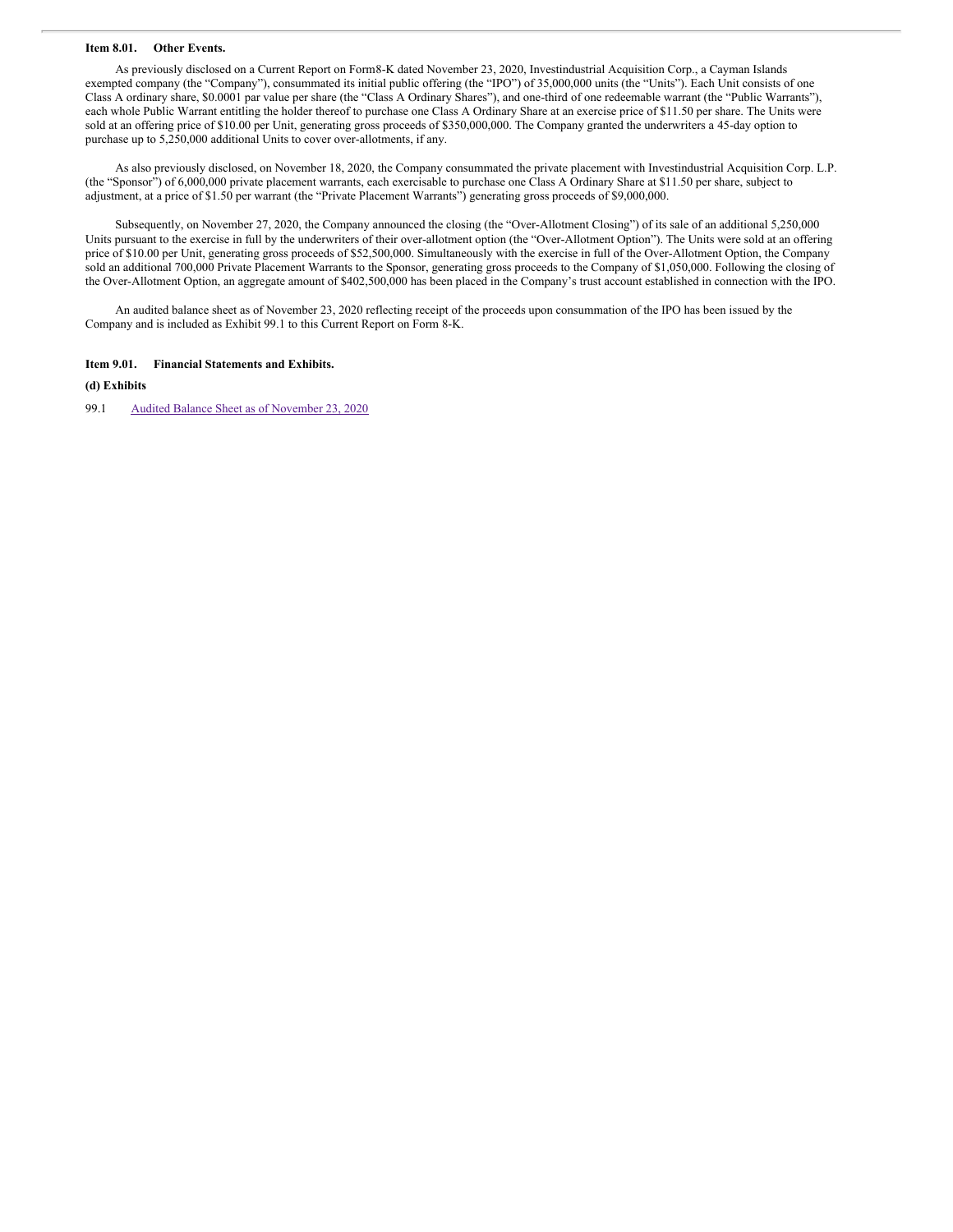## **SIGNATURES**

Pursuant to the requirements of the Securities Exchange Act of 1934, the registrant has duly caused this report to be signed on its behalf by the undersigned hereunto duly authorized.

## Date: November 30, 2020 INVESTINDUSTRIAL ACQUISITION CORP.

By: /s/ Roberto Ardagna Name: Roberto Ardagna Title: Chief Executive Officer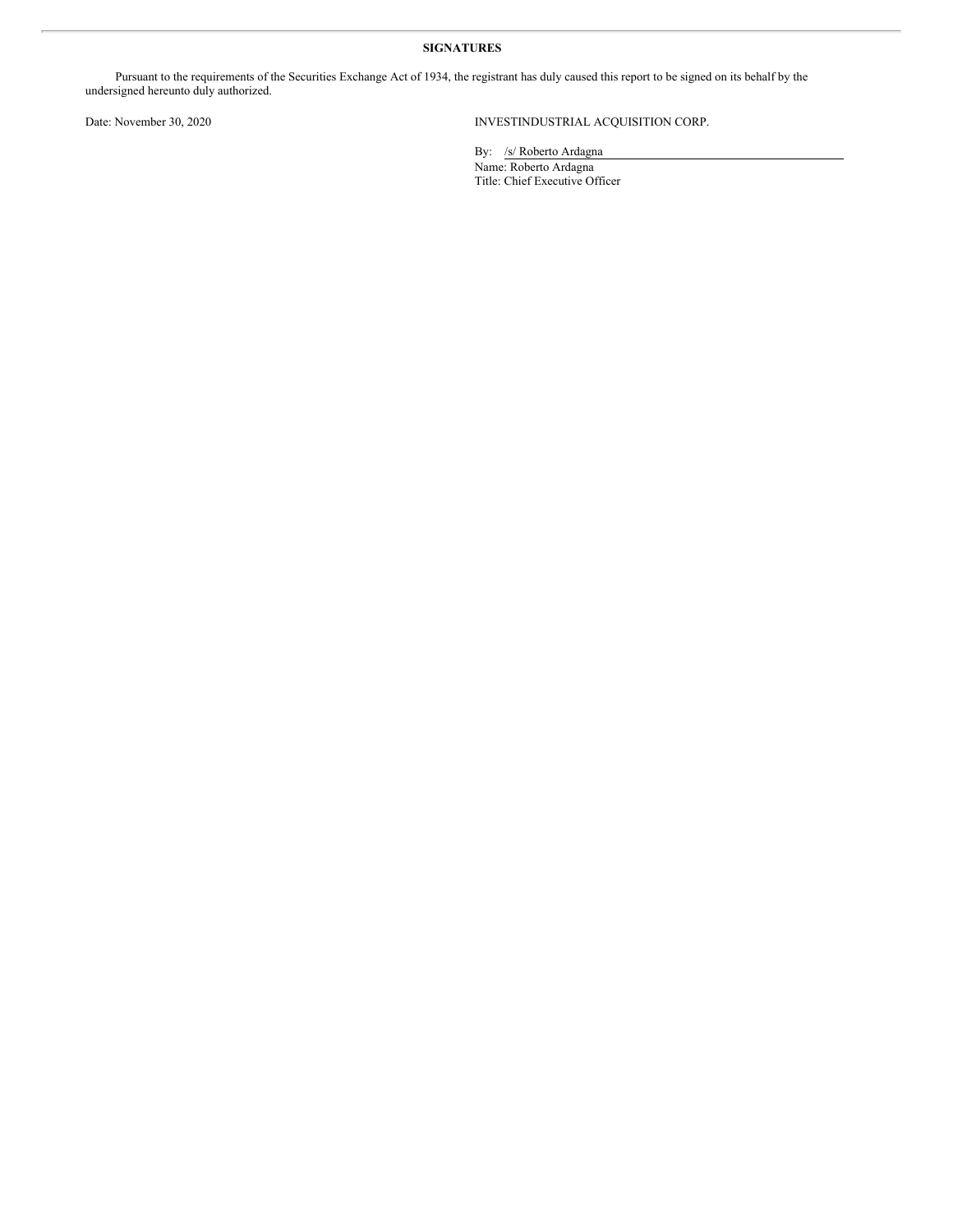## **INVESTINDUSTRIAL ACQUISITION CORP.**

#### INDEX TO FINANCIAL STATEMENT

Report of Independent Registered Public Accounting Firm F-2 Balance Sheet as of [November](#page-5-0) 23, 2020 F-3 Report of Independent Registered Public Accounting Firm<br>
Balance Sheet as of November 23, 2020<br>
Notes to Financial [Statement](#page-6-0)<br>
F-4<br>
F-4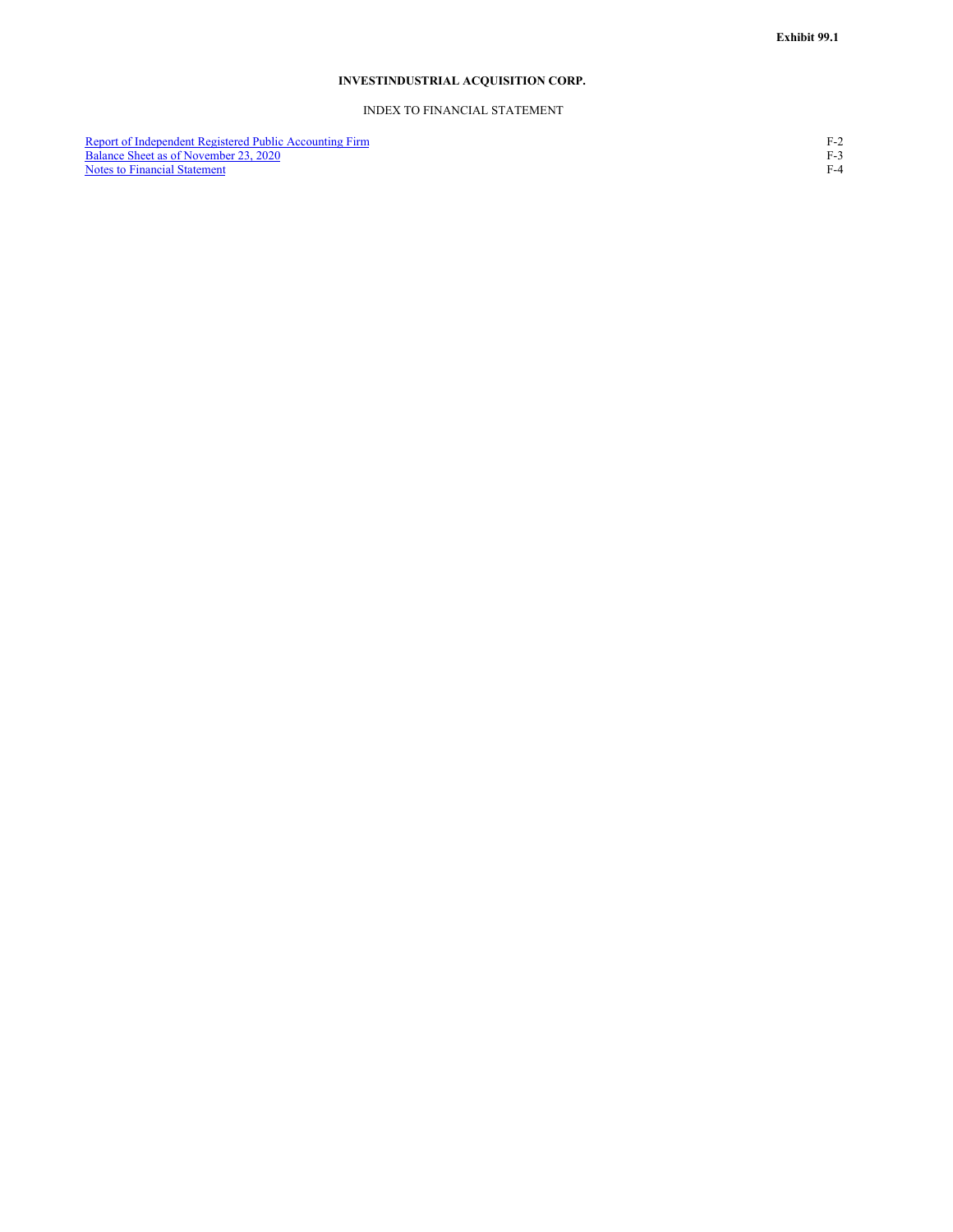To the Shareholders and the Board of Directors of Investindustrial Acquisition Corp.

#### **Opinion on the Financial Statement**

We have audited the accompanying balance sheet of Investindustrial Acquisition Corp. (the "Company") as of November 23, 2020 and the related notes (collectively referred to as the "financial statement"). In our opinion, the financial statement presents fairly, in all material respects, the financial position of the Company as of November 23, 2020 in conformity with accounting principles generally accepted in the United States of America.

#### **Basis for Opinion**

This financial statement is the responsibility of the Company's management. Our responsibility is to express an opinion on the Company's financial statement based on our audit. We are a public accounting firm registered with the Public Company Accounting Oversight Board (United States) ("PCAOB") and are required to be independent with respect to the Company in accordance with the U.S. federal securities laws and the applicable rules and regulations of the Securities and Exchange Commission and the PCAOB.

We conducted our audit in accordance with the standards of the PCAOB. Those standards require that we plan and perform the audit to obtain reasonable assurance about whether the financial statement is free of material misstatement, whether due to error or fraud. The Company is not required to have, nor were we engaged to perform, an audit of its internal control over financial reporting. As part of our audit we are required to obtain an understanding of internal control over financial reporting but not for the purpose of expressing an opinion on the effectiveness of the Company's internal control over financial reporting. Accordingly, we express no such opinion.

Our audit included performing procedures to assess the risks of material misstatement of the financial statement, whether due to error or fraud, and performing procedures that respond to those risks. Such procedures included examining, on a test basis, evidence regarding the amounts and disclosures in the financial statement. Our audit also included evaluating the accounting principles used and significant estimates made by management, as well as evaluating the overall presentation of the financial statement. We believe that our audit provides a reasonable basis for our opinion.

/s/ WithumSmith+Brown, PC

We have served as the Company's auditor since 2020.

New York, New York November 30, 2020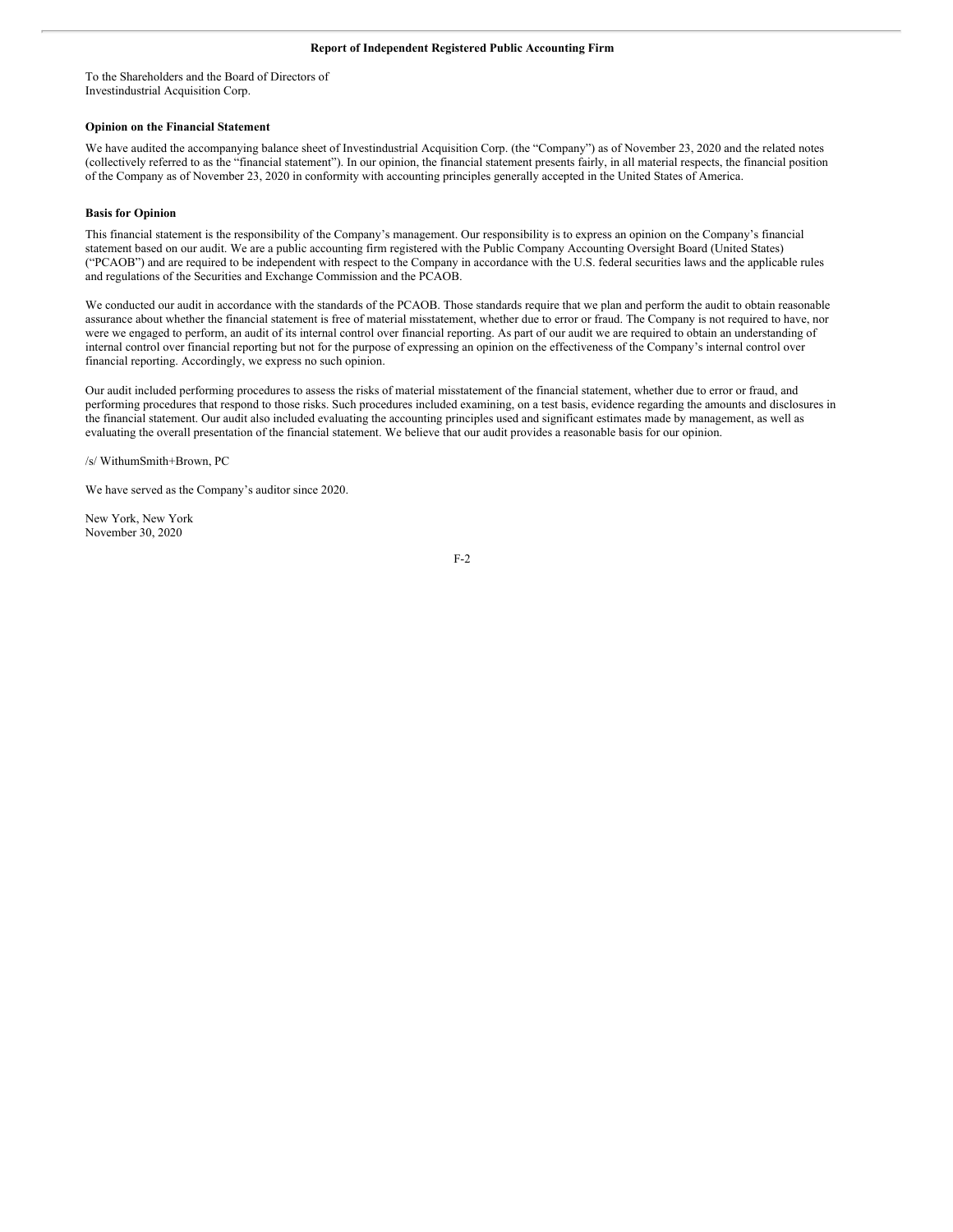#### <span id="page-5-0"></span>**INVESTINDUSTRIAL ACQUSITION CORP. BALANCE SHEET November 23, 2020**

| <b>Assets:</b>                                                                                                                 |                 |
|--------------------------------------------------------------------------------------------------------------------------------|-----------------|
| Current assets:                                                                                                                |                 |
| Cash                                                                                                                           | \$<br>3,049,950 |
| Prepaid expenses                                                                                                               | 808,447         |
| <b>Total current assets</b>                                                                                                    | 3,858,397       |
| Cash held in Trust Account                                                                                                     | 350,000,000     |
| <b>Total assets</b>                                                                                                            | \$353,858,397   |
| Liabilities and Shareholders' Equity:                                                                                          |                 |
| Current liabilities:                                                                                                           |                 |
| Accounts payable                                                                                                               | \$<br>1,524,864 |
| Accrued expenses                                                                                                               | 130,029         |
| Note payable to related party                                                                                                  | 127,448         |
| Advance from related party                                                                                                     | 1,050,000       |
| <b>Total current liabilities</b>                                                                                               | 2,832,341       |
| Deferred underwriting commissions                                                                                              | 12,250,000      |
| <b>Total liabilities</b>                                                                                                       | 15,082,341      |
| <b>Commitments and Contingencies</b>                                                                                           |                 |
| Class A ordinary shares, \$0.0001 par value; 33,377,605 shares subject to possible redemption at \$10.00 per share             | 333,776,050     |
| <b>Shareholders' Equity:</b>                                                                                                   |                 |
| Preference shares, \$0.0001 par value; 5,000,000 shares authorized; none issued and outstanding                                |                 |
| Class A ordinary shares, \$0.0001 par value; 500,000,000 shares authorized; 1,622,395 shares issued and outstanding (excluding |                 |
| 33,377,605 shares subject to possible redemption)                                                                              | 162             |
| Class B ordinary shares, \$0.0001 par value; 50,000,000 shares authorized; 10,062.500 shares issued and outstanding (1)        | 1.006           |
| Additional paid-in capital                                                                                                     | 5,027,970       |
| Accumulated deficit                                                                                                            | (29, 132)       |
| Total shareholders' equity                                                                                                     | 5,000,006       |
| <b>Total Liabilities and Shareholders' Equity</b>                                                                              | \$353,858,397   |

(1) This number includes up to 1,312,500 Class B shares subject to forfeiture if the over-allotment option is not exercised in full or in part by the underwriters.

The accompanying notes are an integral part of the financial statement.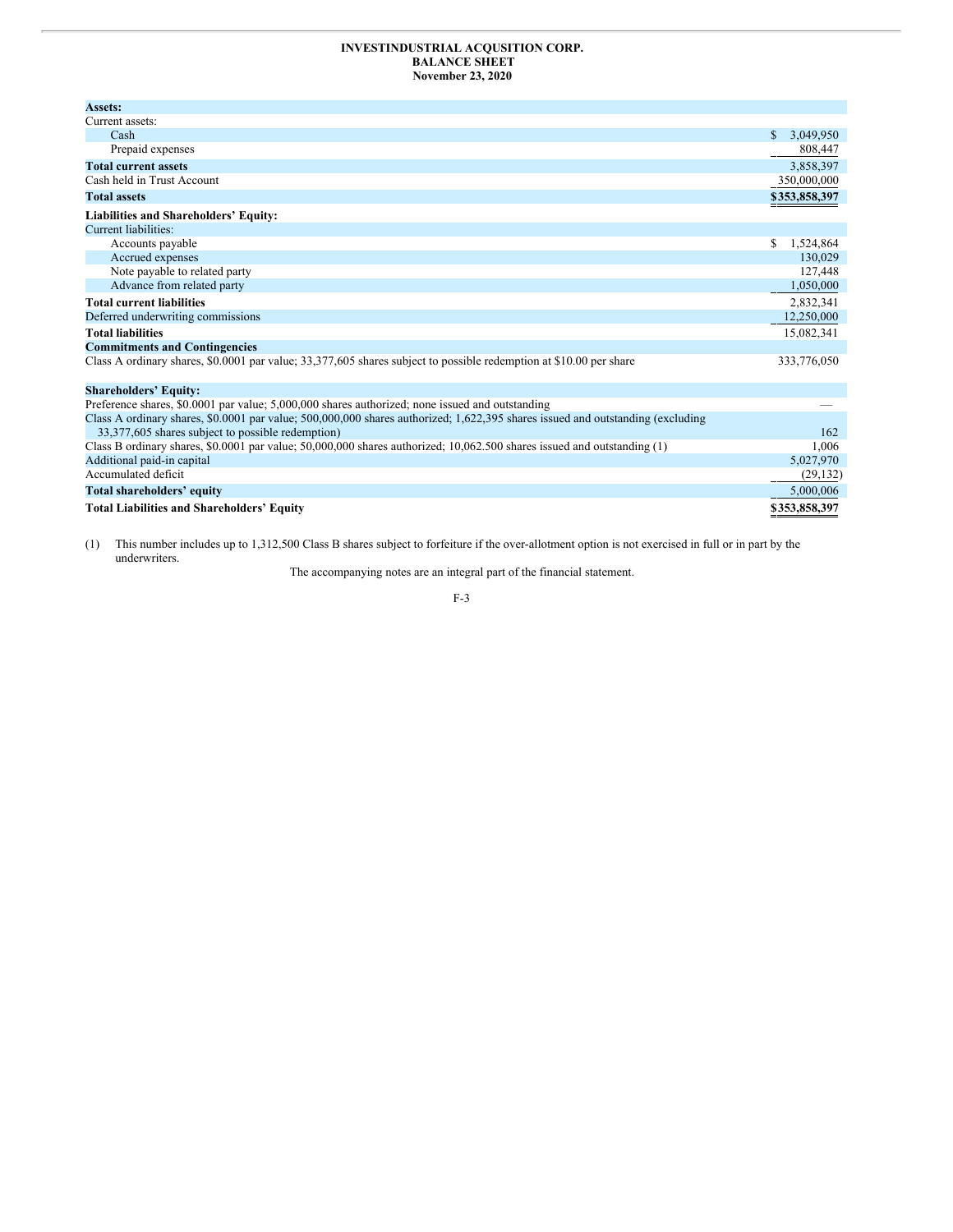#### <span id="page-6-0"></span>**Note 1 - Description of Organization and Business Operations**

Investindustrial Acquisition Corp. (the "Company") was incorporated as a Cayman Islands exempted company on September 7, 2020. The Company was formed for the purpose of effecting a merger, share exchange, asset acquisition, share purchase, reorganization or similar business combination with one or more businesses (the "Business Combination"). The Company is an emerging growth company and, as such, the Company is subject to all of the risks associated with emerging growth companies.

As of September 10, 2020 the Company had not commenced any operations. All activity for the period from September 7, 2020 (inception) through September 10, 2020 relates to the Company's formation and the initial public offering (the "Initial Public Offering") described below. The Company will not generate any operating revenues until after the completion of its initial Business Combination, at the earliest. The Company will generate non-operating income in the form of interest income on cash and cash equivalents from the proceeds derived from the Initial Public Offering. The Company has selected December 31 as its fiscal year end.

The Company's sponsor is Investindustrial Acquisition Corp. L.P, a Cayman Islands exempted limited company (the "Sponsor"). The registration statement for the Company's Initial Public Offering was declared effective on November 18, 2020. On November 23, 2020, the Company consummated its Initial Public Offering of 35,000,000 Class A ordinary units (each, a "Unit" and collectively, the "Units" and, with respect to the Class A ordinary shares included in the Units, the "Public Shares") at an offering price of \$10.00 per Unit, generating gross proceeds of \$350.0 million, and incurring offering costs of approximately \$20.2 million, inclusive of approximately \$12.3 million in deferred underwriting commissions (Note 5). The underwriter is granted a 45-day option from the date of the final prospectus relating to the Initial Public Offering to purchase up to 5,250,000 additional Units to cover over-allotments (the "Over-Allotment Option"), if any, at \$10.00 per Unit. As of the date of this balance sheet, the underwriters had not exercised the Over-Allotment Option (see Note 7).

Simultaneously with the closing of the Initial Public Offering, the Company consummated the private placement ("Private Placement") of 6,000,000 warrants (the "Private Placement Warrants"), each exercisable to purchase one Class A ordinary share at a price of \$11.50 per share, at a price of \$1.50 per warrant to the Sponsor, generating gross proceeds of approximately \$9.0 million (Note 4). In connection with the underwriter's exercise of its Over-Allotment Option, the Company also consummated the sale of an additional 700,000 Private Placement Warrants at \$1.50 per warrant, generating total proceeds of approximately \$1.1 million (see Note 7).

Upon the closing of the Initial Public Offering and the Private Placement, \$350.0 million (\$10.00 per Unit) of the net proceeds of the Initial Public Offering and certain of the proceeds of the Private Placement were placed in a trust account ("Trust Account"), located in the United States at J.P. Morgan Chase Bank, N.A., with Continental Stock Transfer & Trust Company acting as trustee, and will be invested only in U.S. government securities, within the meaning set forth in Section 2(a)(16) of the Investment Company Act, with a maturity of 185 days or less or in money market fund meeting the conditions of paragraphs  $(d)(1)$ ,  $(d)(2)$ ,  $(d)(3)$  and  $(d)(4)$  of Rule 2a-7 of the Investment Company Act, as determined by the Company, until the earlier of: (i) the completion of a Business Combination and (ii) the distribution of the Trust Account as described below.

The Company's management has broad discretion with respect to the specific application of the net proceeds of the Initial Public Offering and the sale of Private Placement Warrants, although substantially all of the net proceeds are intended to be applied generally toward consummating a Business Combination. There is no assurance that the Company will be able to complete a Business Combination successfully. The Company must complete one or more initial Business Combinations having an aggregate fair market value of at least 80% of the net assets held in the Trust Account (as defined below) (excluding the amount of deferred underwriting commissions and taxes payable on the interest earned on the Trust Account) at the time of the signing of the agreement to enter into the initial Business Combination. However, the Company will only complete a Business Combination if the post-transaction company owns or acquires 50% or more of the outstanding voting securities of the target or otherwise acquires a controlling interest in the target sufficient for it not to be required to register as an investment company under the Investment Company Act of 1940, as amended (the "Investment Company Act").

The Company will provide the holders (the "Public Shareholders") of Public Shares, with the opportunity to redeem all or a portion of their Public Shares upon the completion of a Business Combination either (i) in connection with a shareholder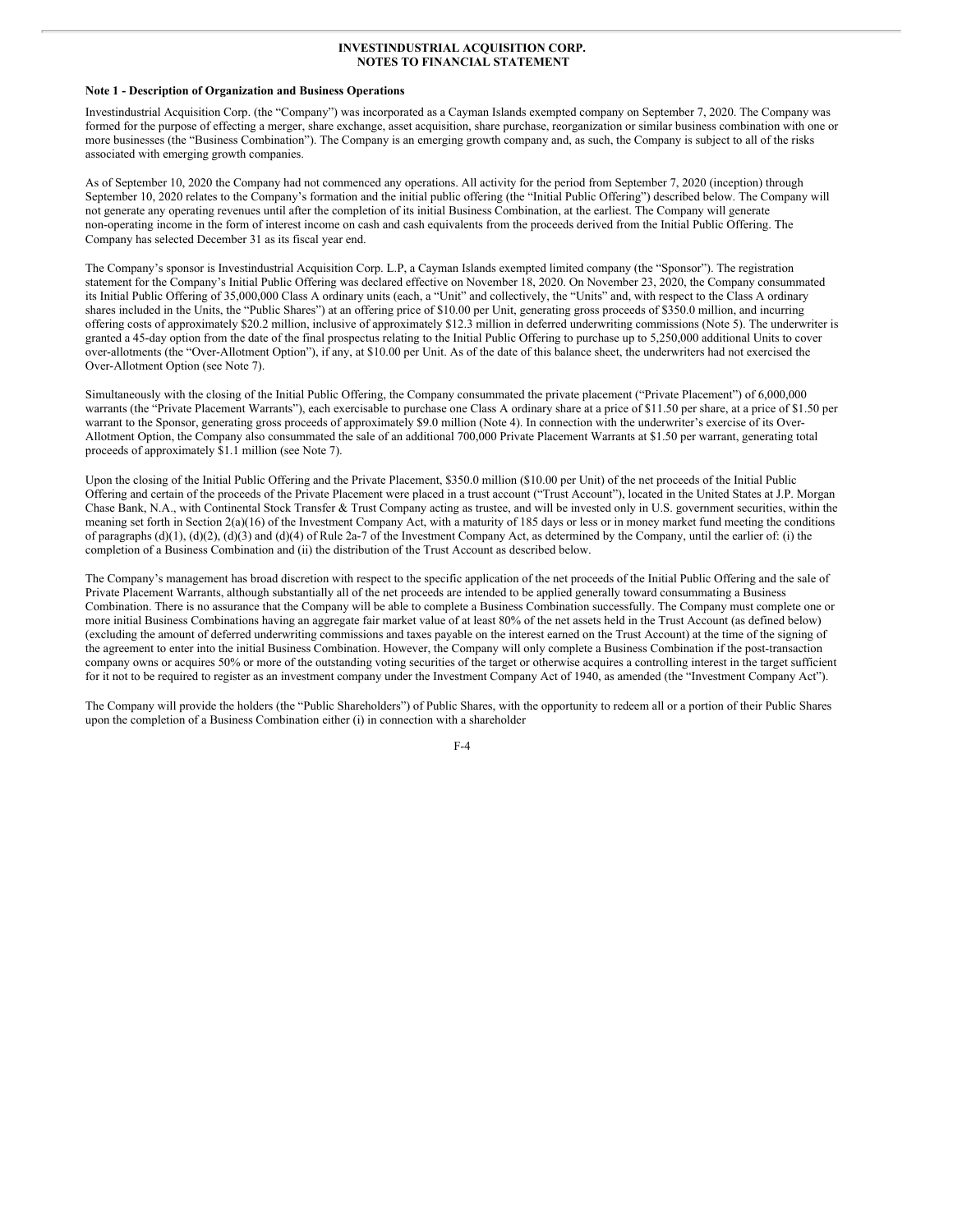meeting called to approve the Business Combination or (ii) by means of a tender offer. The decision as to whether the Company will seek shareholder approval of a Business Combination or conduct a tender offer will be made by the Company, solely in its discretion. The Public Shareholders will be entitled to redeem their Public Shares for a pro rata portion of the amount then in the Trust Account (initially anticipated to be \$10.00 per Public Share, plus any pro rata interest earned on the funds held in the Trust Account and not previously released to the Company to pay income taxes). The per-share amount to be distributed to Public Shareholders who redeem their Public Shares will not be reduced by the deferred underwriting commissions the Company will pay to the underwriters (as discussed in Note 5).

These Public Shares are classified as temporary equity upon the completion of the Initial Public Offering in accordance with the Financial Accounting Standards Board's ("FASB") Accounting Standards Codification ("ASC") Topic 480 "Distinguishing Liabilities from Equity." In such case, the Company will proceed with a Business Combination if the Company has net tangible assets of at least \$5,000,001 upon such consummation of a Business Combination and, only if a majority of the ordinary shares, represented in person or by proxy and entitled to vote thereon, voted at a shareholder meeting are voted in favor of the Business Combination. If a shareholder vote is not required by law and the Company does not decide to hold a shareholder vote for business or other reasons, the Company will, pursuant to the amended and restated memorandum and articles of association which the Company will adopt upon the consummation of the Initial Public Offering (the "Amended and Restated Memorandum and Articles of Association"), conduct the redemptions pursuant to the tender offer rules of the U.S. Securities and Exchange Commission ("SEC") and file tender offer documents with the SEC prior to completing a Business Combination. If, however, shareholder approval of the transactions is required by law, or the Company decides to obtain shareholder approval for business or other reasons, the Company will offer to redeem shares in conjunction with a proxy solicitation pursuant to the proxy rules and not pursuant to the tender offer rules. Additionally, each Public Shareholder may elect to redeem their Public Shares irrespective of whether they vote for or against the proposed transaction or vote at all. If the Company seeks shareholder approval in connection with a Business Combination, the initial shareholders (as defined below) have agreed to vote their Founder Shares (as defined below in Note 4) and any Public Shares purchased during or after the Initial Public Offering in favor of a Business Combination. Subsequent to the consummation of the Initial Public Offering, the Company will adopt an insider trading policy which will require insiders to: (i) refrain from purchasing shares during certain blackout periods and when they are in possession of any material non-public information and (ii) to clear all trades with the Company's legal counsel prior to execution. In addition, the initial shareholders have agreed to waive their redemption rights with respect to their Founder Shares, Private Placement Warrants and Public Shares in connection with the completion of a Business Combination.

Notwithstanding the foregoing, if the Company seeks shareholder approval of its Business Combination and does not conduct redemptions in connection with its Business Combination pursuant to the tender offer rules, the Amended and Restated Memorandum and Articles of Association will provide that a Public Shareholder, together with any affiliate of such shareholder or any other person with whom such shareholder is acting in concert or as a "group" (as defined under Section 13 of the Securities Exchange Act of 1934, as amended (the "Exchange Act")), will be restricted from redeeming its shares with respect to more than an aggregate of 15% of the Class A ordinary shares sold in the Initial Public Offering, without the prior consent of the Company.

The Company's Sponsor, officers and directors (the "initial shareholders") have agreed not to propose an amendment to the Amended and Restated Memorandum and Articles of Association (a) that would modify the substance or timing of the Company's obligation to provide holders of its Public Shares the right to have their shares redeemed in connection with a Business Combination or to redeem 100% of the Company's Public Shares if the Company does not complete its Business Combination within 24 months from the closing of the Initial Public Offering, or November 23, 2022 (the "Combination Period") or with respect to any other provision relating to the rights of Public Shareholders, unless the Company provides the Public Shareholders with the opportunity to redeem their Class A ordinary shares in conjunction with any such amendment.

If the Company has not completed a Business Combination within the Combination Period, the Company will (i) cease all operations except for the purpose of winding up; (ii) as promptly as reasonably possible but not more than ten business days thereafter, redeem the Public Shares, at a per-share price, payable in cash, equal to the aggregate amount then on deposit in the Trust Account, including interest earned on the funds held in the Trust Account and not previously released to the Company to pay for its income taxes, if any (less up to \$100,000 of interest to pay dissolution expenses), divided by the number of the then-outstanding Public Shares, which redemption will completely extinguish Public Shareholders' rights as shareholders (including the right to receive further liquidation distributions, if any); and (iii) as promptly as reasonably possible following such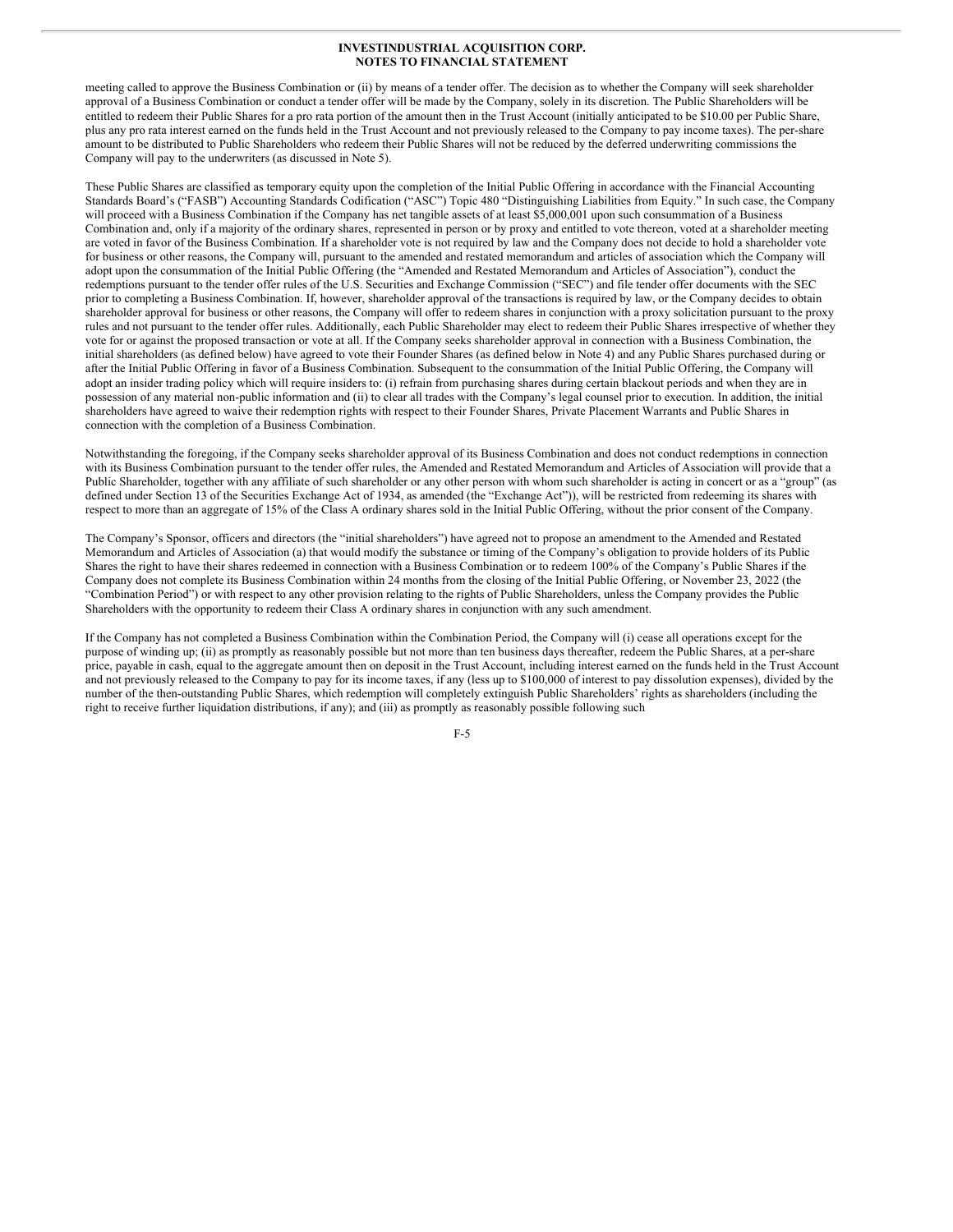redemption, subject to the approval of the Company's remaining shareholders and its board of directors, liquidate and dissolve, subject in the case of clauses (ii) and (iii) to the Company's obligations under Cayman Islands law to provide for claims of creditors and the requirements of other applicable law.

The initial shareholders have agreed to waive their liquidation rights with respect to the Founder Shares and Private Placement Warrants held by them if the Company fails to complete a Business Combination within the Combination Period. However, if the initial shareholders acquire Public Shares in or after the Initial Public Offering, they will be entitled to liquidating distributions from the Trust Account with respect to such Public Shares if the Company fails to complete a Business Combination within the Combination Period. The underwriters have agreed to waive their rights to their deferred underwriting commission (see Note 5) held in the Trust Account in the event the Company does not complete a Business Combination within the Combination Period and, in such event, such amounts will be included with the other funds held in the Trust Account that will be available to fund the redemption of the Public Shares. In the event of such distribution, it is possible that the per share value of the assets remaining available for distribution (including Trust Account assets) will be only \$10.00 per share initially held in the Trust Account. In order to protect the amounts held in the Trust Account, the Sponsor has agreed to be liable to the Company if and to the extent any claims by a third party for services rendered or products sold to the Company, or a prospective target business with which the Company has discussed entering into a transaction agreement, reduce the amount of funds in the Trust Account to below the lesser of (i) \$10.00 per Public Share and (ii) the actual amount per Public Share held in the Trust Account as of the date of the liquidation of the Trust Account if less than \$10.00 per Public Share due to reductions in the value of the trust assets. This liability will not apply with respect to any claims by a third party who executed a waiver of any right, title, interest or claim of any kind in or to any monies held in the Trust Account or to any claims under the Company's indemnity of the underwriters of the Initial Public Offering against certain liabilities, including liabilities under the Securities Act of 1933, as amended (the "Securities Act").

Moreover, in the event that an executed waiver is deemed to be unenforceable against a third party, the Sponsor will not be responsible to the extent of any liability for such third-party claims. The Company will seek to reduce the possibility that the Sponsor will have to indemnify the Trust Account due to claims of creditors by endeavoring to have all vendors, service providers (excluding the Company's independent registered public accounting firm), prospective target businesses or other entities with which the Company does business, execute agreements with the Company waiving any right, title, interest or claim of any kind in or to monies held in the Trust Account.

#### *Liquidity and Capital Resources*

As of November 23, 2020, the Company had approximately \$3.0 million in its operating bank account and working capital of approximately \$1.0 million.

The Company's liquidity needs to date have been satisfied through a contribution of \$25,000 from Sponsor to cover for certain offering costs in exchange for the issuance of the Founder Shares, the loan proceeds of \$300,000 from the Sponsor pursuant to the Note (see Note 4), and the proceeds from the consummation of the Private Placement not held in the Trust Account. In addition, in order to finance transaction costs in connection with a Business Combination, the Sponsor or an affiliate of the Sponsor, or certain of the Company's officers and directors may, but are not obligated to, provide the Company Working Capital Loans (see Note 4). The Company has no borrowings outstanding under Working Capital Loans to date.

Based on the foregoing, management believes that the Company will have sufficient working capital and borrowing capacity from the Sponsor or an affiliate of the Sponsor, or certain of the Company's officers and directors to meet its needs through the earlier of the consummation of a Business Combination or one year from this filing. Over this time period, the Company will be using these funds for paying existing accounts payable, identifying and evaluating prospective initial Business Combination candidates, performing due diligence on prospective target businesses, paying for travel expenditures, selecting the target business to merge with or acquire, and structuring, negotiating and consummating the Business Combination. Management continues to evaluate the impact of theCOVID-19 pandemic and has concluded that the specific impact is not readily determinable as of the date of the balance sheet. The financial statement does not include any adjustments that might result from the outcome of this uncertainty.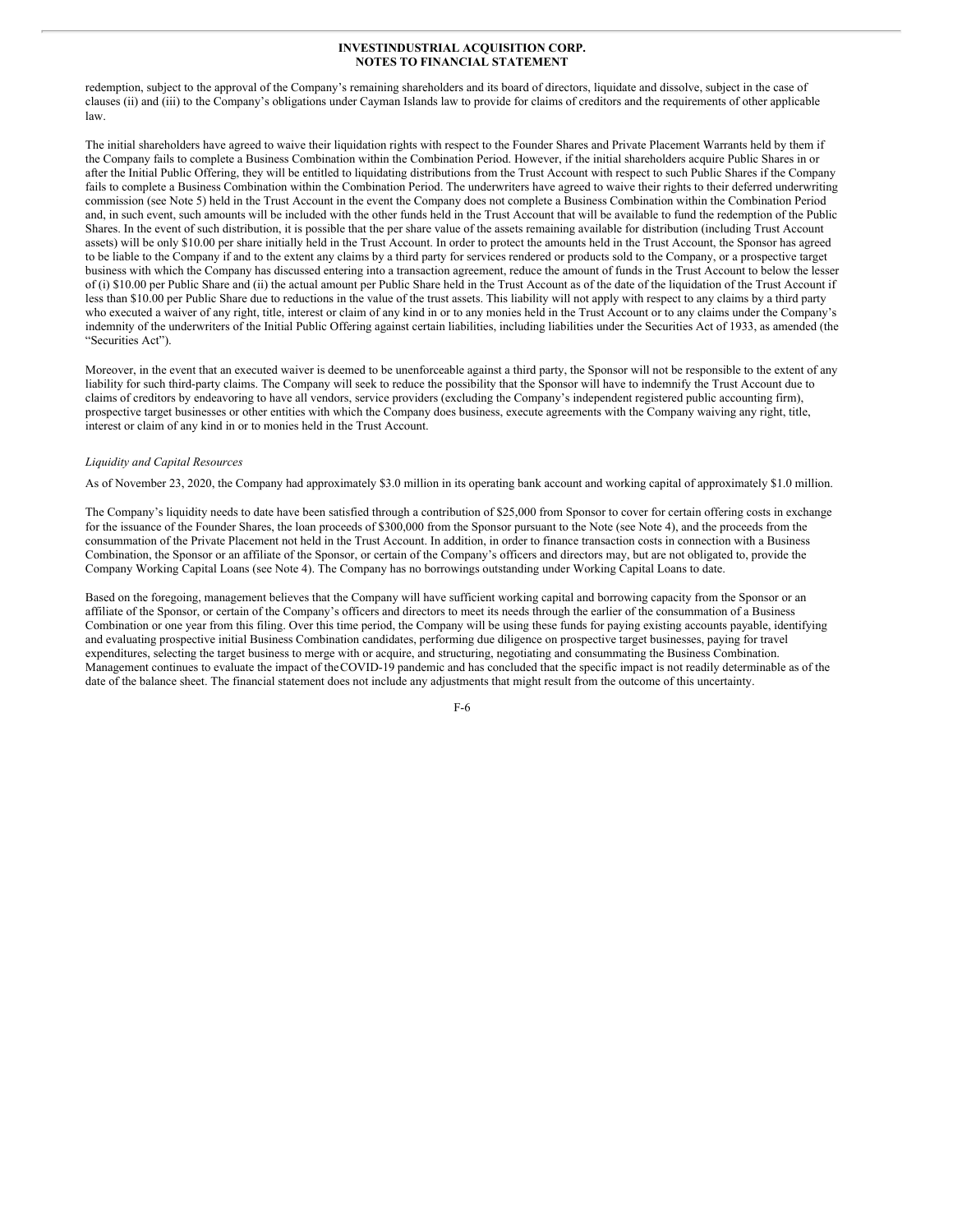#### <span id="page-9-0"></span>**Note 2 - Summary of Significant Accounting Policies**

#### *Basis of Presentation*

The accompanying financial statement is presented in U.S. dollars in conformity with accounting principles generally accepted in the United States of America ("U.S. GAAP") and pursuant to the rules and regulations of the SEC.

#### *Emerging Growth Company*

The Company is an "emerging growth company," as defined in Section 2(a) of the Securities Act, as modified by the Jumpstart Our Business Startups Act of 2012 (the "JOBS Act"), and it may take advantage of certain exemptions from various reporting requirements that are applicable to other public companies that are not emerging growth companies including, but not limited to, not being required to comply with the auditor attestation requirements of Section 404 of the Sarbanes-Oxley Act of 2002, reduced disclosure obligations regarding executive compensation in its periodic reports and proxy statements, and exemptions from the requirements of holding a nonbinding advisory vote on executive compensation and shareholder approval of any golden parachute payments not previously approved.

Further, Section 102(b)(1) of the Jumpstart Our Business Startups Act of 2012 (the "JOBS Act") exempts emerging growth companies from being required to comply with new or revised financial accounting standards until private companies (that is, those that have not had a Securities Act registration statement declared effective or do not have a class of securities registered under the Exchange Act) are required to comply with the new or revised financial accounting standards. The JOBS Act provides that an emerging growth company can elect to opt out of the extended transition period and comply with the requirements that apply to non-emerging growth companies but any such an election to opt out is irrevocable. The Company has elected not to opt out of such extended transition period, which means that when a standard is issued or revised and it has different application dates for public or private companies, the Company, as an emerging growth company, can adopt the new or revised standard at the time private companies adopt the new or revised standard. This may make comparison of the Company's financial statement with another public company that is neither an emerging growth company nor an emerging growth company that has opted out of using the extended transition period difficult or impossible because of the potential differences in accounting standards used.

#### *Use of Estimates*

The preparation of financial statement in conformity with U.S. GAAP requires the Company's management to make estimates and assumptions that affect the reported amounts of assets and liabilities and disclosure of contingent assets and liabilities at the date of the balance sheet.

#### *Cash and Cash Equivalents*

The Company considers all short-term investments with an original maturity of three months or less when purchased to be cash equivalents. The Company had no cash equivalents as of November 23, 2020.

#### *Cash Held in Trust Account*

At November 23, 2020, the assets held in the Trust Account were held in cash.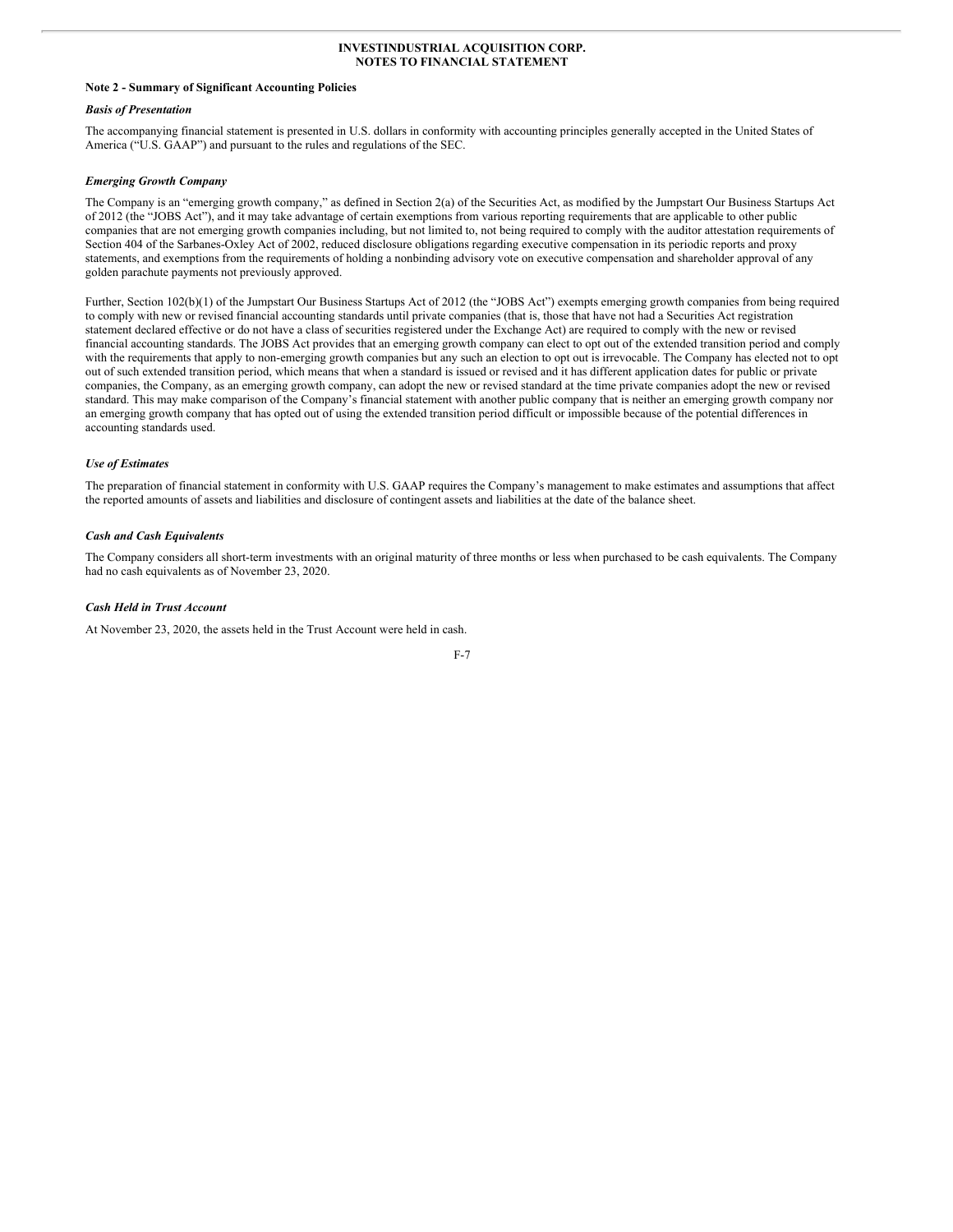#### *Concentration of Credit Risk*

Financial instruments that potentially subject the Company to concentrations of credit risk consist of cash accounts in a financial institution, which, at times, may exceed the Federal Depository Insurance Coverage of \$250,000. The Company has not experienced losses on these accounts and management believes the Company is not exposed to significant risks on such accounts.

#### *Financial Instruments*

The fair value of the Company's assets and liabilities, which qualify as financial instruments under the FASB ASC 820, "Fair Value Measurements and Disclosures," approximates the carrying amounts represented in the balance sheet.

#### *Class A Ordinary Shares Subject to Possible Redemption*

The Company accounts for its Class A ordinary shares subject to possible redemption in accordance with the guidance in ASC Topic 480 *Distinguishing* Liabilities from Equity." Class A ordinary shares subject to mandatory redemption (if any) are classified as liability instruments and are measured at redemption value. Conditionally redeemable Class A ordinary shares (including Class A ordinary shares that feature redemption rights that are either within the control of the holder or subject to redemption upon the occurrence of uncertain events not solely within the Company's control) are classified as temporary equity. At all other times, Class A ordinary shares are classified as shareholders' equity. The Company's Class A ordinary shares feature certain redemption rights that are considered to be outside of the Company's control and subject to the occurrence of uncertain future events. Accordingly, at November 23, 2020, 33,377,605 Class A ordinary shares subject to possible redemption are presented as temporary equity, outside of the *shareholders' equity section of the Company's balance sheet.*

#### *Of ering Costs Associated with the Initial Public Of ering*

Offering costs consisted of legal, accounting, underwriting fees and other costs incurred that were directly related to the Initial Public Offering. Offering costs amounting to \$20.2 million, including \$12.3 million in deferred underwriting commissions, were charged to shareholders' equity upon the completion of the Initial Public Offering.

#### *Income Taxes*

FASB ASC 740 prescribes a recognition threshold and a measurement attribute for the financial statement recognition and measurement of tax positions taken or expected to be taken in a tax return. For those benefits to be recognized, a tax position must be more likely than not to be sustained upon examination by taxing authorities. There were no unrecognized tax benefits as of November 23, 2020. The Company's management determined that the Cayman Islands and the United Kingdom are the Company's only major tax jurisdictions. The Company recognizes accrued interest and penalties related to unrecognized tax benefits as income tax expense. No amounts were accrued for the payment of interest and penalties for the period from September 7, 2020 (inception) through November 23, 2020. The Company is currently not aware of any issues under review that could result in significant payments, accruals or material deviation from its position. The Company's management does not expect that the total amount of unrecognized tax benefits will materially change over the next twelve months.

The Company is subject to income tax examinations by major taxing authorities since inception. There is currently no taxation imposed on income by the Government of the Cayman Islands. In accordance with Cayman income tax regulations, income taxes are not levied on the Company. However, it is currently management's intention to conduct the affairs of the Company so that the central management and control of the Company is exercised in the United Kingdom and that accordingly the Company will be treated as tax resident in the United Kingdom. Income tax is imposed on taxable profits by the Government of the United Kingdom. In accordance with United Kingdom taxation law, income taxes are levied on the Company's profits at the rate of 19%. Management has determined that expenses incurred through November 23, 2020 are not deductible in the United Kingdom and therefore there is no provision for income taxes for the period from September 7, 2020 (inception) through November 23, 2020.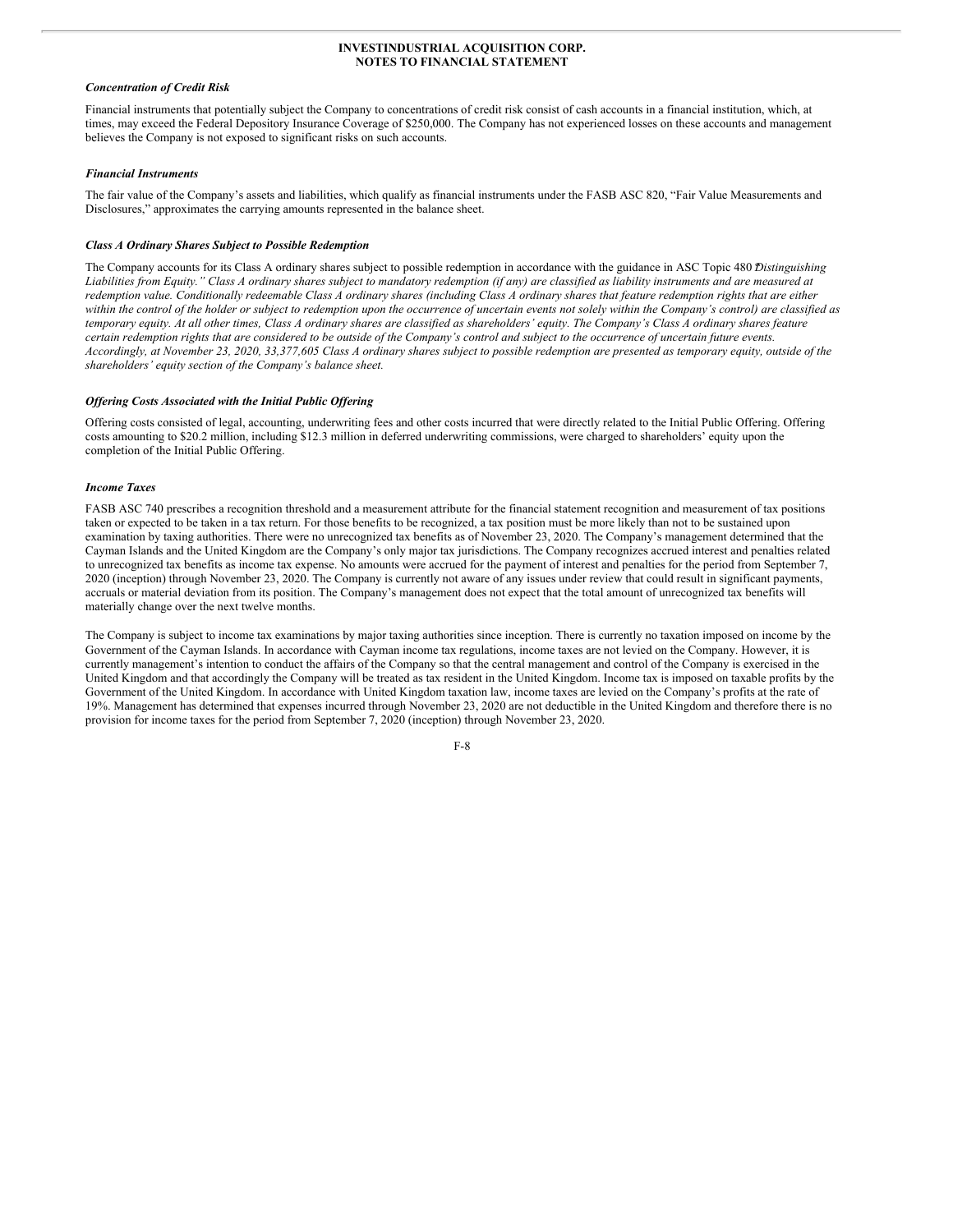#### *Recent Accounting Pronouncements*

Management does not believe that any recently issued, but not yet effective, accounting standards if currently adopted would have a material effect on the accompanying financial statements.

#### **Note 3 - Initial Public Offering**

On November 23, 2020, the Company consummated its Initial Public Offering of 35,000,000 Public Shares, at an offering price of \$10.00 per Public Share, generating gross proceeds of \$350.0 million, and incurring offering costs of approximately \$20.2 million, inclusive of approximately \$12.3 million in deferred underwriting commissions.

Each Unit consists of one Class A ordinary share, par value \$0.0001 per share, andone-third of one redeemable warrant (each, a "Public Warrant"). Each whole Public Warrant entitles the holder to purchase one Class A ordinary share at a price of \$11.50 per share, subject to adjustment (see Note 6).

#### **Note 4 - Related Party Transactions**

#### *Founder Shares*

On September 10, 2020, the Sponsor paid \$25,000 to cover certain offering costs of the Company in consideration of 10,062,500 Class B ordinary shares, par value \$0.0001, (the "Founder Shares"). On November 18, 2020, the Sponsor transferred an aggregate of 125,000 Founder Shares to the Company's independent directors. The Sponsor has agreed to forfeit up to 1,312,500 Founder Shares to the extent that the over-allotment option is not exercised in full by the underwriters, so that the Founder Shares will represent 20.0% of the Company's issued and outstanding ordinary shares (excluding the Private Placement Warrants) after the Initial Public Offering.

The initial shareholders agreed, subject to limited exceptions, not to transfer, assign or sell any of their Founder Shares until the earlier to occur of: (A) one year after the completion of the initial Business Combination and (B) subsequent to the initial Business Combination, (x) if the closing price of the Company's Class A ordinary shares equals or exceeds \$12.00 per share (as adjusted for share splits, share capitalizations, reorganizations, recapitalizations and the like) for any 20 trading days within any 30-trading day period commencing at least 150 days after the initial Business Combination, or (y) the date on which the Company completes a liquidation, merger, share exchange, reorganization or other similar transaction that results in all of the Public Shareholders having the right to exchange their ordinary shares for cash, securities or other property.

#### *Private Placement Warrants*

Simultaneously with the closing of the Initial Public Offering, the Company consummated the Private Placement of 6,000,000 Private Placement Warrants, each exercisable to purchase one Class A ordinary share at \$11.50 per share, at a price of \$1.50 per Private Placement Warrant, generating gross proceeds to the Company of approximately \$9.0 million. A portion of the proceeds from the Private Placement Warrants was added to the proceeds from the Initial Public Offering held in the Trust Account. In connection with the underwriter's full exercise of its Over-Allotment Option, the Company also consummated the sale of an additional 700,000 Private Placement Warrants at \$1.50 per warrant, generating total proceeds of approximately \$1.1 million (see Note 7).

The Sponsor and the Company's officers and directors agreed, subject to limited exceptions, not to transfer, assign or sell any of their Private Placement Warrants until 30 days after the completion of the initial Business Combination.

#### *Related Party Loans*

On September 10, 2020, the Sponsor agreed to loan the Company an aggregate of up to \$300,000 to cover for expenses related to the Initial Public Offering pursuant to a promissory note (the "Note"). This loan is non-interest bearing and payable upon the completion of the Initial Public Offering. As of November 23, 2020, the Company borrowed \$127,000 under the Note.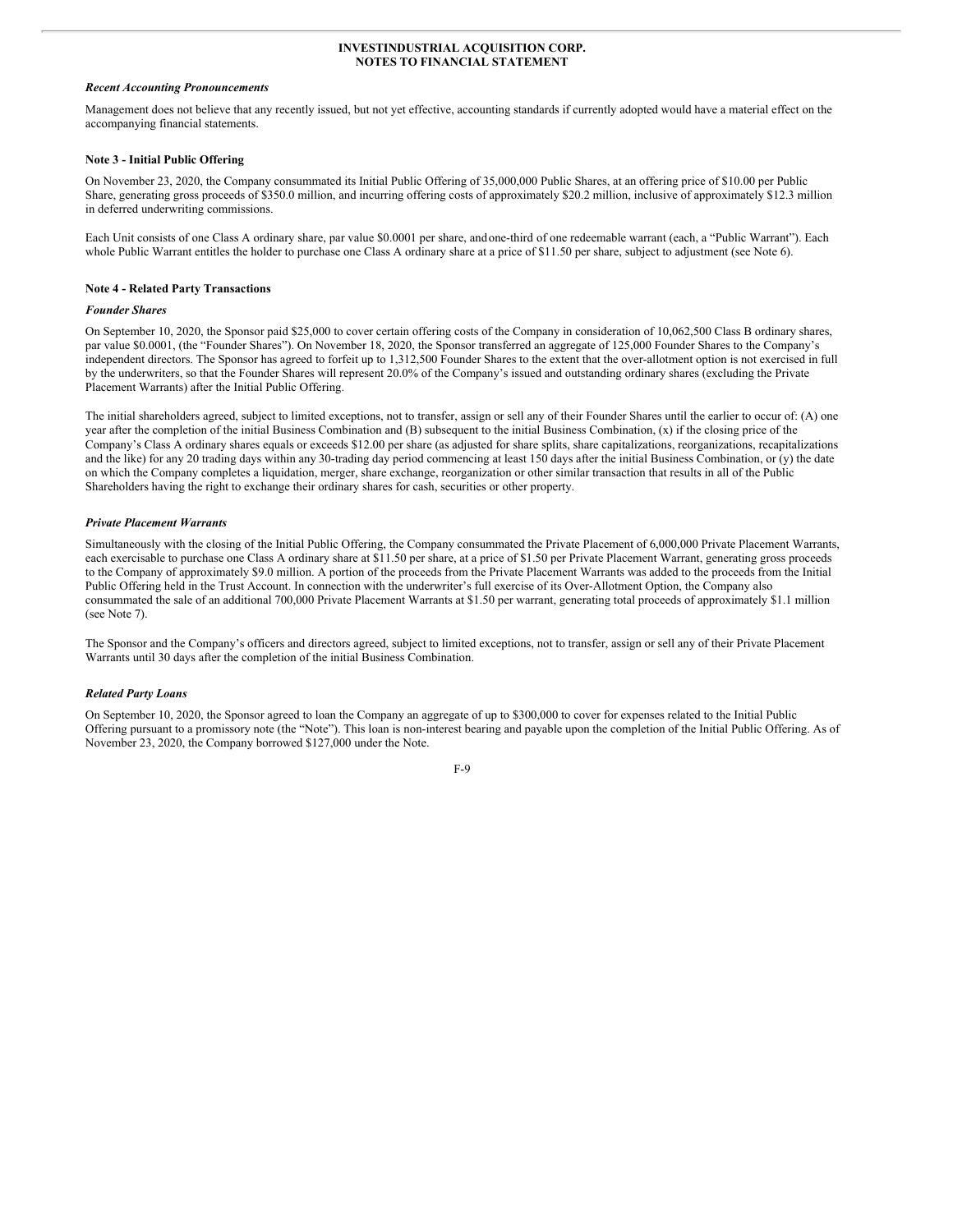In addition, in order to finance transaction costs in connection with a Business Combination, the Sponsor or an affiliate of the Sponsor, or certain of the Company's officers and directors may, but are not obligated to, loan the Company funds as may be required ("Working Capital Loans"). If the Company completes a Business Combination, the Company may repay the Working Capital Loans out of the proceeds of the Trust Account released to the Company. Otherwise, the Working Capital Loans may be repaid only out of funds held outside the Trust Account. In the event that a Business Combination does not close, the Company may use a portion of the proceeds held outside the Trust Account to repay the Working Capital Loans but no proceeds held in the Trust Account would be used to repay the Working Capital Loans. Except for the foregoing, the terms of such Working Capital Loans, if any, have not been determined and no written agreements exist with respect to such loans. The Working Capital Loans would either be repaid upon consummation of a Business Combination, without interest, or, at the lender's discretion, up to \$1.5 million of such Working Capital Loans may be convertible into shares of the post Business Combination entity at a price of \$1.50 per warrant. Such warrants would be identical to the Private Placement Warrants. The Company has no borrowings outstanding under this agreement to date.

#### *Related Party Advance*

As of November 23, 2020, the Sponsor advanced \$1,050,000 to the Company, which will be utilized to consummate the second closing of the Private Placement, resulting in the purchase of an aggregate of an additional 700,000 Private Placement Warrants by the Sponsor, in the event the underwriter exercises the Over-Allotment Option. If the underwriter does not exercise the Over-Allotment Option, the advanced funds will be returned to the Sponsor (see Note 7).

#### *Administrative Support Agreement*

Commencing on the date that the Company's securities are first listed on the New York Stock Exchange through the earlier of consummation of the initial Business Combination and the Company's liquidation, the Company began to reimburse the Sponsor for office space, secretarial and administrative services provided to the Company in the amount of \$10,000 per month. Upon completion of the initial Business Combination or the Company's liquidation, the Company will cease paying these monthly fees.

#### *Forward Purchase Arrangement*

On November 18, 2020, the Company has entered into a forward purchase agreement with an affiliate of the Sponsor, pursuant to which such affiliate has committed to purchase up to 25,000,000 of the Company's ordinary shares for \$10 per share, or an aggregate amount of up to \$250 million, in a private placement that would occur concurrently with the consummation of the initial Business Combination. To the extent that the amounts available from the Trust Account and other financings are sufficient to satisfy the cash requirements related to consummation of the initial Business Combination, the Sponsor's affiliate may, in its discretion, purchase less than 25,000,000 of the Company's ordinary shares. Furthermore, the Company is not under any obligation to sell any such shares.

#### **Note 5 - Commitments and Contingencies**

#### *Registration and Shareholders' Rights*

The holders of Founder Shares, Private Placement Warrants and warrants that may be issued upon conversion of working capital loans, if any, and any Class A ordinary shares issuable upon the exercise of the Private Placement Warrants and warrants that may be issued upon conversion of the Working Capital Loans are entitled to registration rights pursuant to a registration and shareholder rights agreement. The holders of these securities are entitled to make up to three demands, excluding short form demands, that the Company registers such securities. In addition, the holders have certain "piggy-back" registration rights with respect to registration statements filed subsequent to the Company's completion of its Business Combination. However, the registration and shareholder rights agreement provides that the Company will not permit any registration statement filed under the Securities Act to become effective until termination of the applicable lock-up period, which occurs (i) in the case of the Founder Shares, in accordance with the letter agreement the Company's initial shareholders entered into and (ii) in the case of the Private Placement Warrants, 30 days after the completion of the Company's Business Combination. The Company will bear the expenses incurred in connection with the filing of any such registration statements.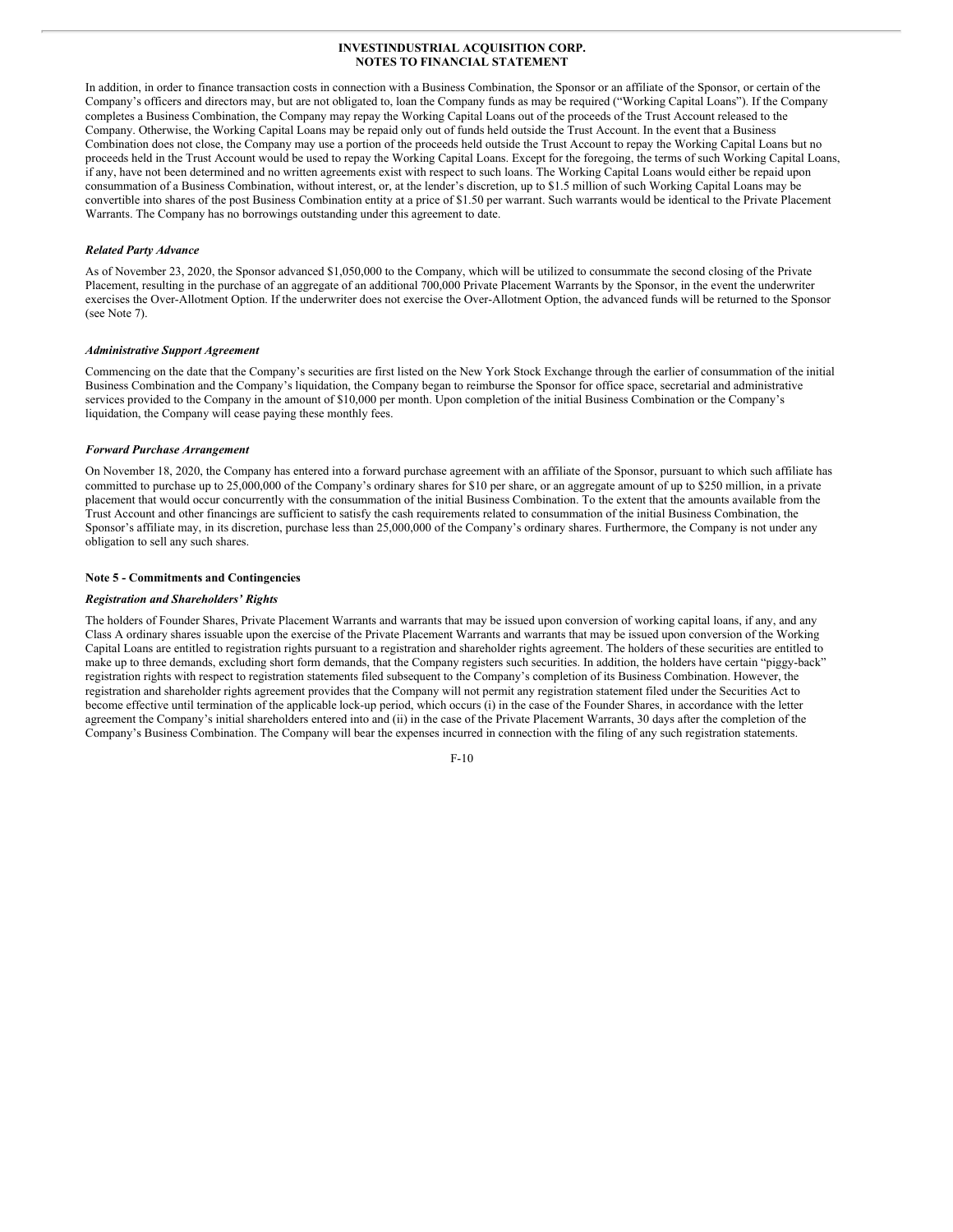#### *Underwriting Agreement*

The Company granted the underwriters a 45-day option from the final prospectus relating to the Initial Public Offering to purchase up to 5,250,000 additional Public Shares to cover over-allotments, at the Initial Public Offering price less the underwriting discounts and commissions. As of the date of this balance sheet, the underwriters had not exercised the over-allotment option (see Note 7).

The underwriters were entitled to an underwriting discount of \$0.20 per Public Share, or approximately \$7.0 million in the aggregate, paid upon the closing of the Initial Public Offering. In addition, \$0.35 per Public Share, or approximately \$12.3 million in the aggregate will be payable to the underwriters for deferred underwriting commissions. The deferred fee will become payable to the underwriters from the amounts held in the Trust Account solely in the event that the Company completes a Business Combination, subject to the terms of the underwriting agreement.

#### **Note 6 - Shareholders' Equity**

*Preference Shares -* The Company is authorized to issue 5,000,000 preference shares with a par value of \$0.0001 per share and with such designations, voting and other rights and preferences as may be determined from time to time by the Company's board of directors. As of November 23, 2020, there were no preference shares issued or outstanding.

*Class A Ordinary Shares -* The Company is authorized to issue 500,000,000 Class A ordinary shares with a par value of \$0.0001 per share. As of November 23, 2020, there were 35,000,000 Class A common shares outstanding, including 33,377,605 Class A common stock subject to possible conversion that were classified as temporary equity in the accompanying balance sheet.

*Class B Ordinary Shares -* The Company is authorized to issue 50,000,000 Class B ordinary shares with a par value of \$0.0001 per share. On September 7, 2020, the Company issued 10,062,500 Class B ordinary shares. Of the 10,062,500 Class B ordinary shares outstanding, an aggregate of up to 1,312,500 shares are subject to forfeiture to the Company by the Sponsor for no consideration to the extent that the underwriter's over-allotment option is not exercised in full or in part, so that the initial shareholders will collectively own 20% of the Company's issued and outstanding ordinary shares (excluding the Private Placement Warrants) (See Note 4).

Holders of the Class A ordinary shares and holders of the Class B ordinary shares will vote together as a single class on all matters submitted to a vote of the shareholders, except as required by law or stock exchange rule; provided that only holders of the Class B ordinary shares have the right to vote on the election of the Company's directors prior to the initial Business Combination and holders of a majority of the Company's Class B ordinary shares may remove a member of the board of directors for any reason.

The Class B ordinary shares will automatically convert into Class A ordinary shares on the first business day following the consummation of the initial Business Combination at a ratio such that the number of Class A ordinary shares issuable upon conversion of all Founder Shares will equal, in the aggregate, on an as-converted basis, 20% of the sum of (i) the total number of ordinary shares issued and outstanding (excluding the Private Placement Warrants) upon the consummation of the Initial Public Offering, plus (ii) the sum of the total number of Class A ordinary shares issued or deemed issued or issuable upon conversion or exercise of any equity-linked securities or rights issued or deemed issued, by the Company in connection with or in relation to the consummation of the initial Business Combination, excluding any Class A ordinary shares or equity-linked securities exercisable for or convertible into Class A ordinary shares issued, deemed issued, or to be issued, to any seller in the initial Business Combination and any Private Placement Warrants issued to the Sponsor, members of the Company's management team or any of their affiliates upon conversion of Working Capital Loans. In no event will the Class B ordinary shares convert into Class A ordinary shares at a rate of less than one-to-one.

*Warrants -* No fractional warrants will be issued upon separation of the units and only whole warrants will trade. The Warrants will become exercisable on the later of (a) 30 days after the completion of an initial business combination or (b) 12 months from the closing of the Proposed Public Offering; provided in each case that the Company has an effective registration statement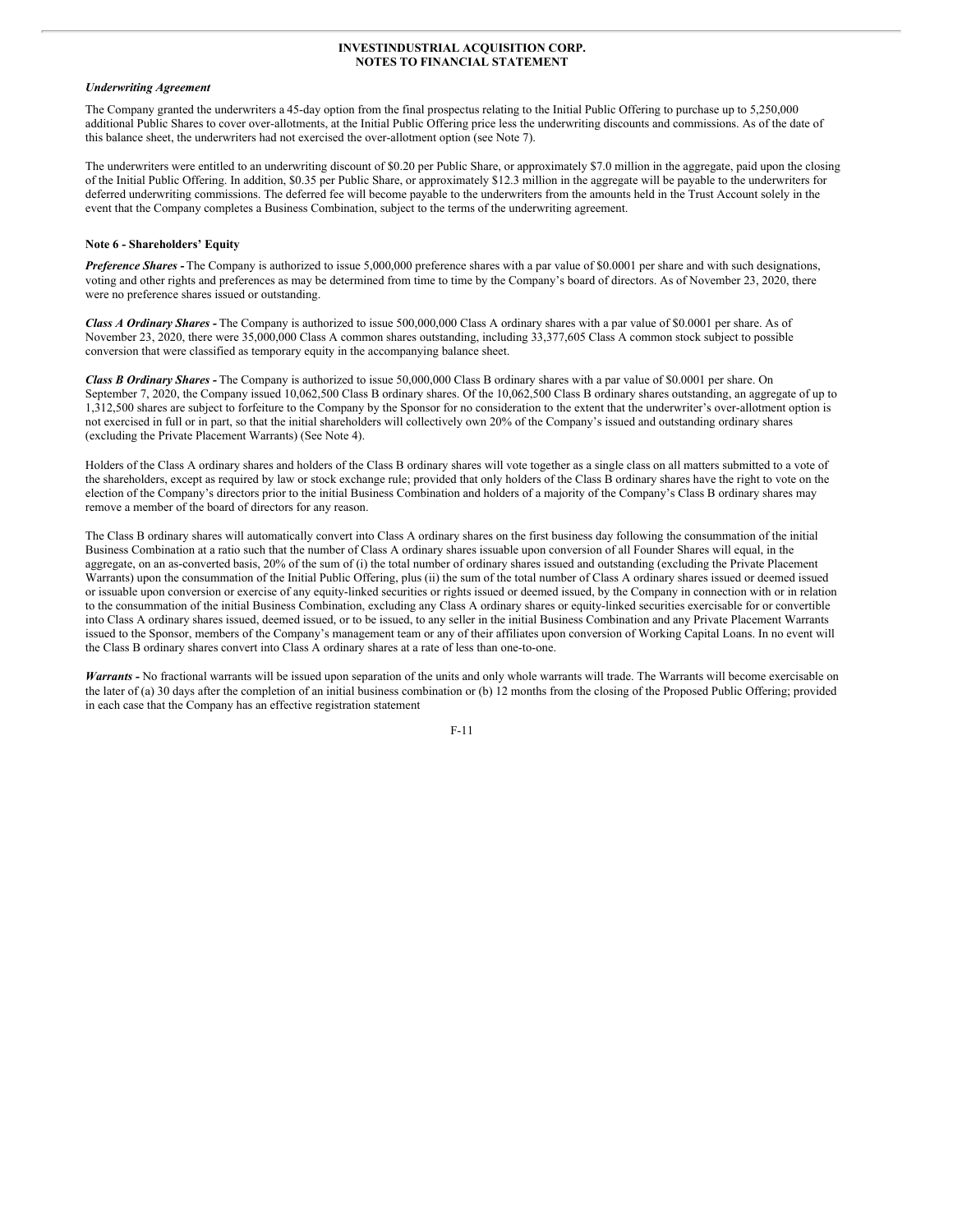under the Securities Act covering the issuance of the Class A ordinary shares issuable upon exercise of the warrants and a current prospectus relating to them is available and such shares are registered, qualified or exempt from registration under the securities, or blue sky, laws of the state of residence of the holder (or holders are permitted to exercise their warrants on a cashless basis under the circumstances specified in the warrant agreement, including as a result of a notice of redemption). If and when the warrants become redeemable by the Company, the Company may exercise its redemption right even if it is unable to register or qualify the underlying securities for sale under all applicable state securities laws. The Company has agreed that as soon as practicable, but in no event later than 15 business days after the closing of an initial business combination, the Company will use commercially reasonable efforts to file with the SEC a registration statement covering the issuance of the Class A ordinary shares issuable upon exercise of the warrants and to maintain the effectiveness of such registration statement and a current prospectus relating to those Class A ordinary shares until the warrants expire or are redeemed, as specified in the warrant agreement. If a registration statement covering the issuance of the Class A ordinary shares issuable upon exercise of the warrants is not effective by the 60th business day after the closing of an initial business combination, warrant holders may, until such time as there is an effective registration statement and during any period when the Company will have failed to maintain an effective registration statement, exercise warrants on a "cashless basis" in accordance with Section 3(a)(9) of the Securities Act or another exemption. Notwithstanding the above, if the Class A ordinary shares are at the time of any exercise of a warrant not listed on a national securities exchange such that they satisfy the definition of a "covered security" under Section 18(b)(1) of the Securities Act, the Company may, at its option, require holders of Public Warrants who exercise their warrants to do so on a "cashless basis" in accordance with Section 3(a)(9) of the Securities Act and, in the event the Company so elects, it will not be required to file or maintain in effect a registration statement, and in the event the Company does not so elect, it will use commercially reasonable efforts to register or qualify the shares under applicable blue sky laws to the extent an exemption is not available.

The warrants will expire five years after the completion of an initial business combination or earlier upon redemption or liquidation.

Redemption of Warrants when the price per Class A ordinary share equals or exceeds \$18.00. Once the warrants become exercisable, the Company may call the outstanding warrants for redemption (except as described herein with respect to the Private Placement Warrants):

- in whole and not in part;
- at a price of \$0.01 per warrant;
- upon a minimum of 30 days' prior written notice of redemption to each warrant holder, which we refer to as the 30-day redemption period"; and
- if, and only if, the last reported sale price of the Company's Class A ordinary shares equals or exceeds \$18.00 per share (as adjusted for adjustments to the number of shares issuable upon exercise or the exercise price of a warrant) for any 20 trading days within a 30 trading day period ending on the third trading day prior to the date on which we send the notice of redemption to the warrant holders.

The Company will not redeem the warrants as described above unless a registration statement under the Securities Act covering the issuance of the Class A ordinary shares issuable upon exercise of the warrants is then effective and a current prospectus relating to those Class A ordinary shares is available throughout the 30 day redemption period. If and when the warrants become redeemable by the Company, the Company may exercise its redemption right even if it is unable to register or qualify the underlying securities for sale under all applicable state securities laws.

Redemption of Warrants when the price per Class A ordinary share equals or exceeds \$10.00. Once the warrants become exercisable, the Company may call the outstanding warrants for redemption (except as described herein with respect to the Private Placement Warrants):

- in whole and not in part; and
- at \$0.10 per warrant upon a minimum of 30 days' prior written notice of redemption;*provided* that holders will be able to exercise their warrants on a cashless basis prior to redemption and receive that number of Class A ordinary shares on the redemption date and the "fair market value" of the Company's Class A ordinary shares; and
- if, and only if, the closing price of Class A ordinary shares equals or exceeds \$10.00 per share (as adjusted for adjustments to the number of shares issuable upon exercise or the exercise price of a warrant) for any 20 trading days within the 30 trading day period ending three trading days before the Company sends the notice of redemption to the warrant holders; and